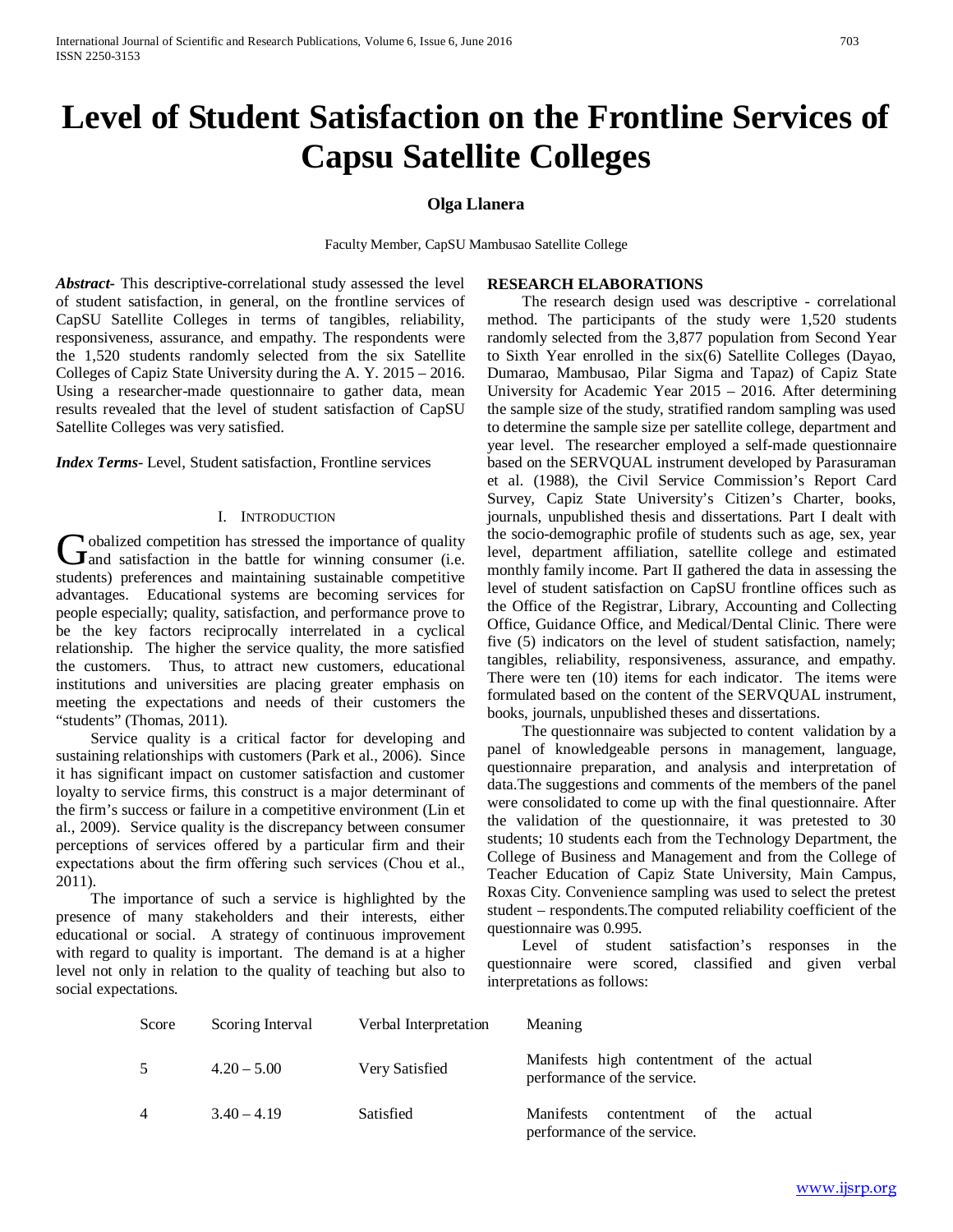|   | $2.60 - 3.39$ | <b>Moderately Satisfied</b> | Manifests average contentment of the actual<br>performance of the service.                                                                                                                                                                                                                                                          |
|---|---------------|-----------------------------|-------------------------------------------------------------------------------------------------------------------------------------------------------------------------------------------------------------------------------------------------------------------------------------------------------------------------------------|
| 2 | $1.80 - 2.59$ | Less Satisfied              | Manifests less contentment of the actual<br>performance of the service.                                                                                                                                                                                                                                                             |
|   | $1.00 - 1.79$ | Least Satisfied             | Manifests a very little contentment of the<br>actual performance of the service.<br>$\mathcal{L} = \mathcal{L} \mathcal{L}$ . The second contract of the second contract of the second contract of the second second second second second second second second second second second second second second second second second secon |

 The researcher then asked approval from the different satellite college directors of the six satellite colleges of Capiz State University to administer the questionnaire. The HRMO designate or the SSC President of each satellite college was requested to help the researcher administer the questionnaires to the selected students. Once accomplished, these were retrieved and submitted to the researcher for consolidation, processing and analysis.

 The data gathered was encoded through Microsoft Excel and was processed using the Statistical Package for Social Science Software (SPSS). Frequency count and percentage used to determine the socio-demographic profile of the students in terms of age, sex, year level, department affiliation, satellite college, and estimated monthly family income. The level of student satisfaction of CapSU Satellite Colleges in terms of tangibles, reliability, responsiveness, assurance, and empathy were analyzed and interpreted also using the mean.

#### II. RESULTS ORFINDINGS

|                                        | <b>Frequency</b> | Percent $(\% )$ |
|----------------------------------------|------------------|-----------------|
| Age (in years)                         |                  |                 |
| $15 - 19$                              | 1030             | 67.76           |
| $20 - 24$                              | 451              | 29.67           |
| 25 and above                           | 39               | 2.57            |
| <b>Total</b>                           | 1520             | 100             |
| <b>Sex</b>                             |                  |                 |
| Male                                   | 533              | 35.07           |
| Female                                 | 987              | 64.93           |
| <b>Total</b>                           | 1520             | 100             |
| <b>Year Level</b>                      |                  |                 |
| Second Year                            | 649              | 42.70           |
| Third Year                             | 489              | 32.17           |
| Fourth Year                            | 374              | 24.61           |
| Fifth Year                             | $\overline{4}$   | 0.26            |
| Sixth Year                             | $\overline{4}$   | 0.26            |
| <b>Total</b>                           | 1520             | 100             |
| <b>Department Affiliation</b>          |                  |                 |
| Agriculture and Veterinary Medicine    | 263              | 17.30           |
| <b>Bachelor of Arts</b>                | 18               | 1.18            |
| <b>Business Administration</b>         | 35               | 2.30            |
| <b>Computer/Information Technology</b> | 221              | 14.54           |
| Criminology                            | 281              | 18.49           |
| Fishery                                | 44               | 2.90            |
| Food Technology and Entrepreneurship   | 18               | 1.18            |
| <b>Office Administration</b>           | 58               | 3.82            |
| Social Work                            | 69               | 4.54            |
| <b>Teacher Education</b>               | 268              | 17.63           |
| Technology                             | 79               | 5.20            |
| Tourism and Hospitality Management     | 166              | 10.92           |
| <b>Total</b>                           | 1520             | 100             |
| <b>Satellite College</b>               |                  |                 |
| Dayao                                  | 370              | 24.34           |
| Dumarao                                | 268              | 17.63           |
| Mambusao                               | 180              | 11.84           |

#### **Table 1. Socio-demographic Profile of the Students**